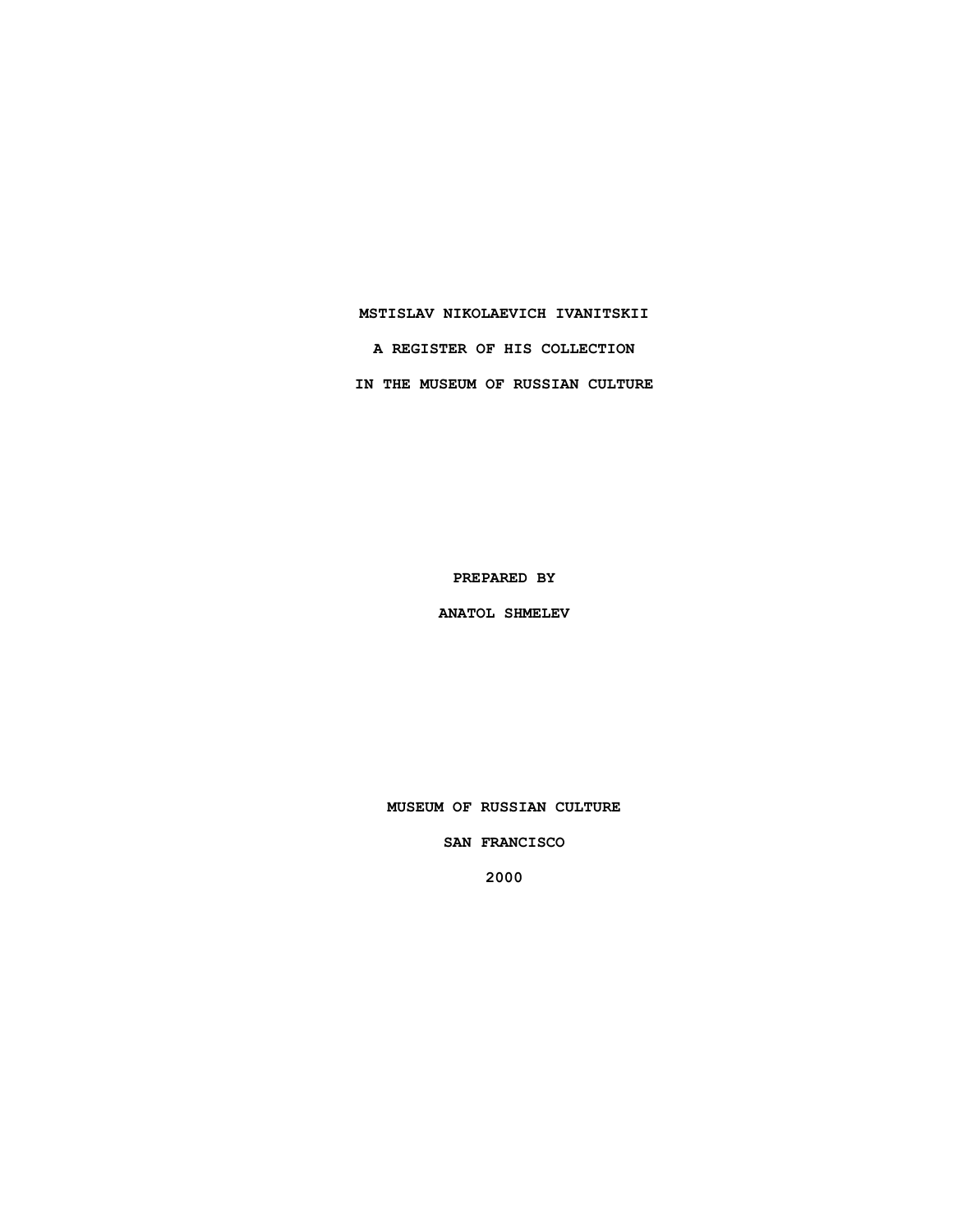#### **SCOPE AND CONTENT NOTE**

#### **MSTISLAV NIKOLAEVICH IVANITSKII COLLECTION**

**The Ivanitskii collection contains materials relating primarily to the Russian Civil War in the Far East and émigré military writings. Of particular interest are the memoirs of S. I. Ver relating to his experiences in the First World War, entitled "Iz vospominanii o voine."**

**Detailed processing and preservation microfilming for these materials were made possible by a generous grant from the National Endowment for the Humanities and by matching funds from the Hoover Institution and Museum of Russian Culture. The grant also provides depositing a microfilm copy in the Hoover Institution Archives. The original materials and copyright to them (with some exceptions) are the property of the Museum of Russian Culture, San Francisco. A transfer table indicating corresponding box and reel numbers is appended to this register.**

**The Hoover Institution assumes all responsibility for notifying users that they must comply with the copyright law of the United States (Title 17 United States Code) and Hoover Rules for the Use and Reproduction of Archival Materials.**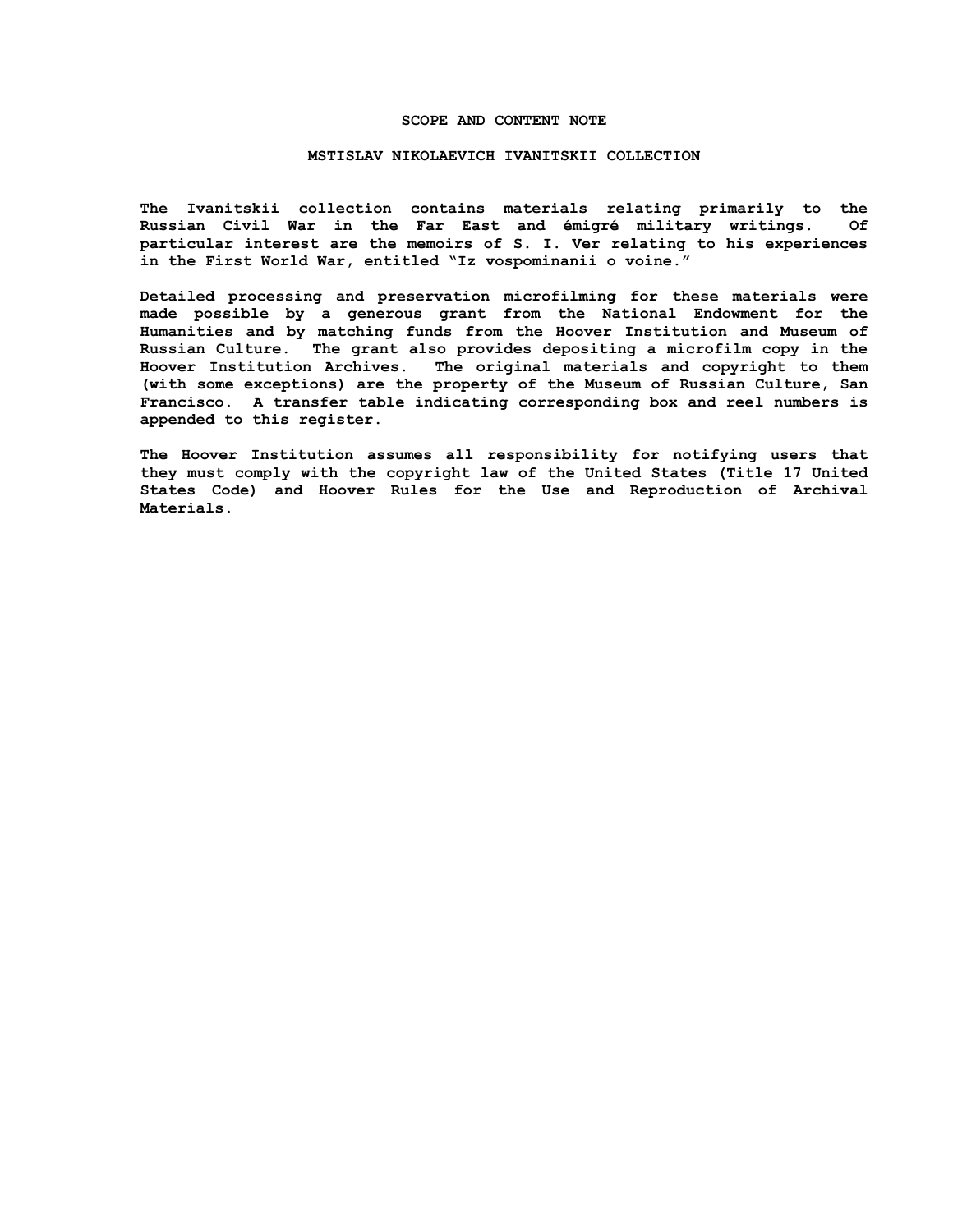## **REGISTER**

# **MSTISLAV NIKOLAEVICH IVANITSKII COLLECTION**

## **SERIES DESCRIPTION:**

| Box Nos      | Series                                                                                           |
|--------------|--------------------------------------------------------------------------------------------------|
| $\mathbf{1}$ | S. I. VER FILE, 1927-1945. Writings (memoirs and<br>articles), arranged chronologically by title |
| $\mathbf{1}$ | SUBJECT FILE, 1921-1923. Bulletins, order and clipping,<br>arranged alphabetically by heading    |